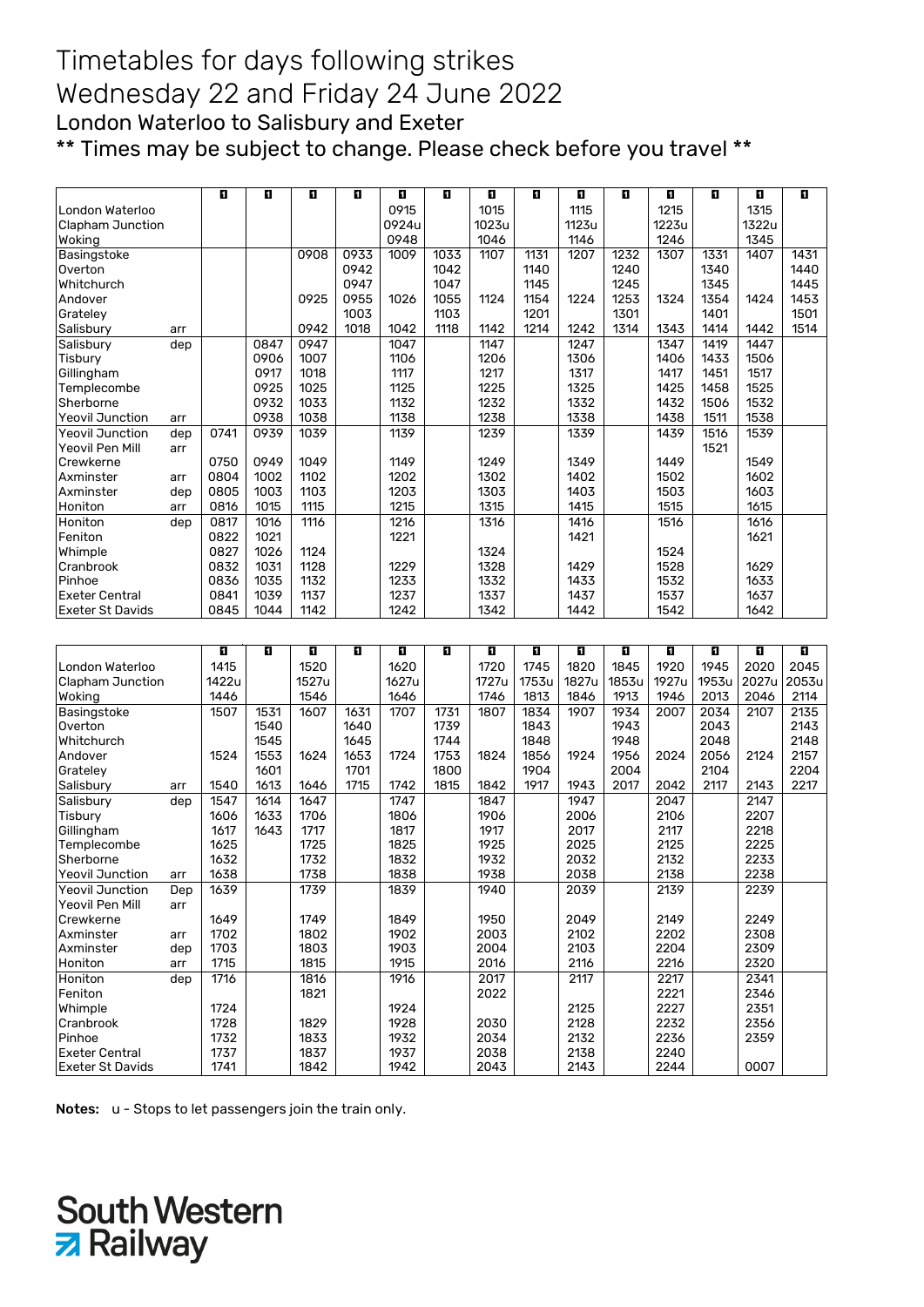### Timetables for days following strikes Wednesday 22 and Friday 24 June 2022 London Waterloo to Salisbury and Exeter \*\* Times may be subject to change. Please check before you travel \*\*

|                         |     | п     | п     | D.   | П     |  |  |  |  |  |
|-------------------------|-----|-------|-------|------|-------|--|--|--|--|--|
| London Waterloo         |     | 2120  | 2220  |      | 2335  |  |  |  |  |  |
| <b>Clapham Junction</b> |     | 2127u | 2227u |      | 2344u |  |  |  |  |  |
| Woking                  |     | 2146  | 2246  |      | 0008  |  |  |  |  |  |
| Basingstoke             |     | 2207  | 2307  |      | 0040  |  |  |  |  |  |
| Overton                 |     |       | 2315  |      | 0049s |  |  |  |  |  |
| Whitchurch              |     |       | 2320  |      | 0054s |  |  |  |  |  |
| Andover                 |     | 2224  | 2329  |      | 0103  |  |  |  |  |  |
| Grateley                |     |       | 2336  |      | 0110s |  |  |  |  |  |
| Salisbury               | arr | 2241  | 2348  |      | 0122  |  |  |  |  |  |
| Salisbury               | dep |       |       | 2353 |       |  |  |  |  |  |
| Tisbury                 |     |       |       | 0007 |       |  |  |  |  |  |
| Gillingham              |     |       |       | 0017 |       |  |  |  |  |  |
| Templecombe             |     |       |       | 0025 |       |  |  |  |  |  |
| Sherborne               |     |       |       | 0032 |       |  |  |  |  |  |
| <b>Yeovil Junction</b>  | arr |       |       | 0038 |       |  |  |  |  |  |
| <b>Yeovil Junction</b>  | dep |       |       |      |       |  |  |  |  |  |
| Yeovil Pen Mill         | arr |       |       |      |       |  |  |  |  |  |
| Crewkerne               |     |       |       |      |       |  |  |  |  |  |
| Axminster               | arr |       |       |      |       |  |  |  |  |  |
| Axminster               | dep |       |       |      |       |  |  |  |  |  |
| Honiton                 | arr |       |       |      |       |  |  |  |  |  |
| Honiton                 | dep |       |       |      |       |  |  |  |  |  |
| Feniton                 |     |       |       |      |       |  |  |  |  |  |
| Whimple                 |     |       |       |      |       |  |  |  |  |  |
| Cranbrook               |     |       |       |      |       |  |  |  |  |  |
| Pinhoe                  |     |       |       |      |       |  |  |  |  |  |
| Exeter Central          |     |       |       |      |       |  |  |  |  |  |
| <b>Exeter St Davids</b> |     |       |       |      |       |  |  |  |  |  |

Notes: s - Stops to let passengers leave the train only.

u - Stops to let passengers join the train only.

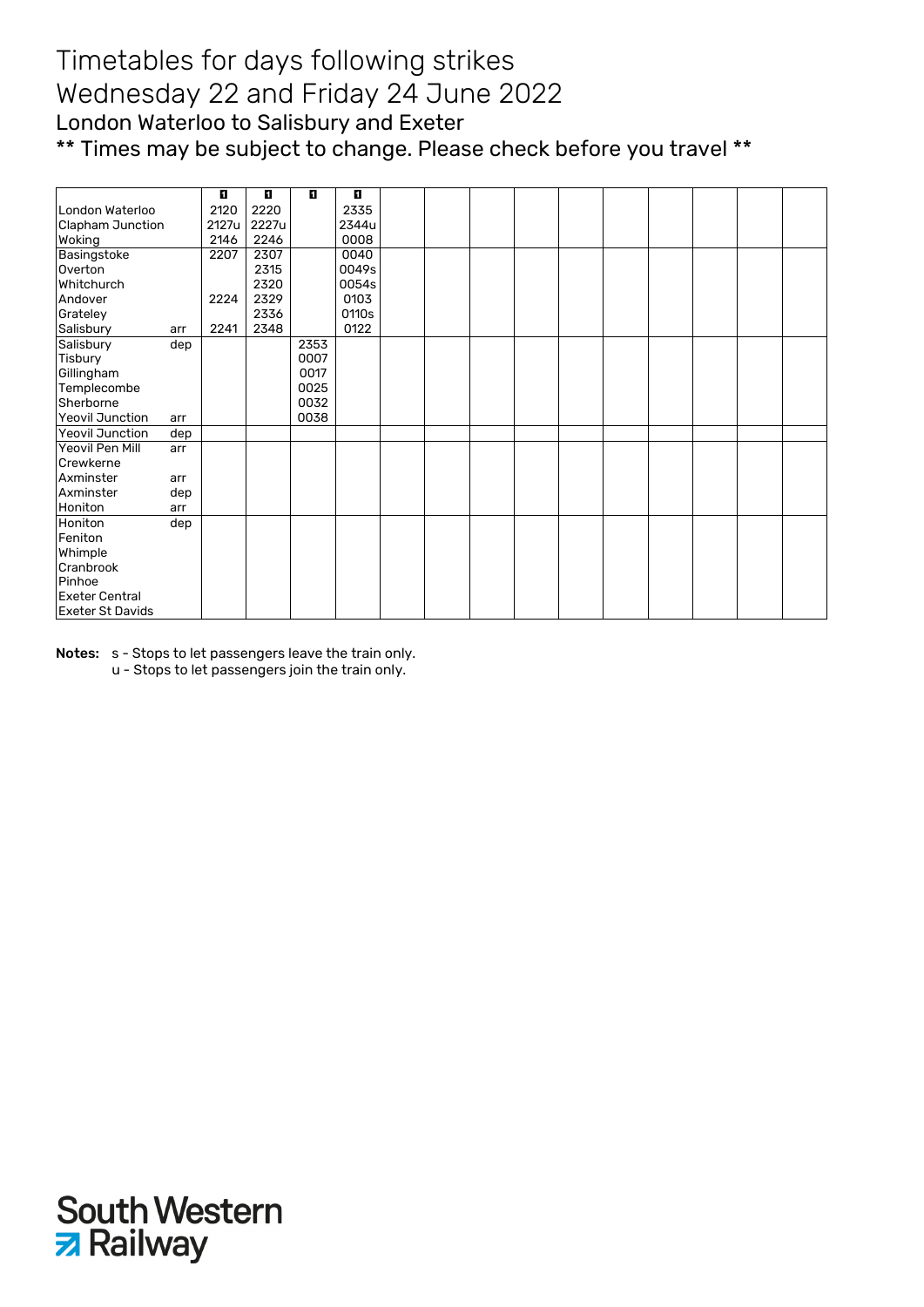## Timetables for days following strikes Wednesday 22 and Friday 24 June 2022 Exeter and Salisbury to London Waterloo

\*\* Times may be subject to change. Please check before you travel \*\*

|                         |     | E.   | O    | O    | O    | O    | П    | O    | п    | D.    | П    | п    | п    | п    | п    |
|-------------------------|-----|------|------|------|------|------|------|------|------|-------|------|------|------|------|------|
| <b>Exeter St Davids</b> |     |      |      |      |      |      |      | 0824 |      |       | 0925 |      | 1025 |      | 1125 |
| <b>Exeter Central</b>   |     |      |      |      |      |      |      | 0828 |      |       | 0930 |      | 1030 |      | 1130 |
| Pinhoe                  |     |      |      |      |      |      |      | 0835 |      |       | 0934 |      | 1034 |      | 1134 |
| Cranbrook               |     |      |      |      |      |      |      | 0840 |      |       | 0939 |      | 1039 |      | 1139 |
| Whimple                 |     |      |      |      |      |      |      |      |      |       | 0944 |      |      |      | 1144 |
| Feniton                 |     |      |      |      |      |      |      | 0848 |      |       |      |      | 1047 |      |      |
| Honiton                 | arr |      |      |      |      |      |      | 0855 |      |       | 0953 |      | 1053 |      | 1153 |
| Honiton                 | dep |      |      |      |      |      |      | 0856 |      |       | 0955 |      | 1055 |      | 1155 |
| Axminster               | arr |      |      |      |      |      |      | 0906 |      |       | 1005 |      | 1105 |      | 1205 |
| Axminster               | dep |      |      |      |      |      |      | 0907 |      |       | 1006 |      | 1106 |      | 1206 |
| Crewkerne               |     |      |      |      |      |      |      | 0920 |      |       | 1019 |      | 1119 |      | 1219 |
| Yeovil Pen Mill         | dep |      |      |      |      |      |      |      |      |       |      |      |      |      |      |
| <b>Yeovil Junction</b>  | arr |      |      |      |      |      |      | 0929 |      |       | 1028 |      | 1128 |      | 1228 |
| <b>Yeovil Junction</b>  | dep |      |      |      |      | 0829 |      | 0930 |      | 0945c | 1029 |      | 1129 |      | 1229 |
| Sherborne               |     |      |      |      |      | 0835 |      | 0936 |      |       | 1035 |      | 1135 |      | 1235 |
| Templecombe             |     |      |      |      |      | 0843 |      | 0944 |      |       | 1043 |      | 1143 |      | 1243 |
| Gillingham              |     |      |      |      |      | 0851 |      | 0952 |      |       | 1051 |      | 1151 |      | 1251 |
| Tisbury                 |     |      |      |      |      | 0901 |      | 1002 |      |       | 1101 |      | 1201 |      | 1301 |
| Salisbury               | arr |      |      |      |      | 0916 |      | 1016 |      | 1112  | 1116 |      | 1216 |      | 1316 |
| Salisbury               | dep | 0730 | 0744 | 0827 | 0844 | 0927 | 0944 | 1027 | 1044 |       | 1127 | 1144 | 1227 | 1244 | 1327 |
| Grateley                |     | 0742 |      |      | 0856 |      | 0956 |      | 1056 |       |      | 1156 |      | 1256 |      |
| Andover                 |     | 0749 | 0801 | 0845 | 0903 | 0945 | 1003 | 1045 | 1103 |       | 1145 | 1203 | 1245 | 1303 | 1345 |
| Whitchurch              |     | 0757 |      |      | 0911 |      | 1011 |      | 1111 |       |      | 1211 |      | 1311 |      |
| Overton                 |     | 0803 |      |      | 0917 |      | 1017 |      | 1117 |       |      | 1217 |      | 1317 |      |
| Basingstoke             | arr | 0811 | 0818 | 0902 | 0925 | 1003 | 1025 | 1103 | 1125 |       | 1203 | 1225 | 1303 | 1325 | 1403 |
| Woking                  | arr | 0831 |      | 0923 |      | 1024 |      | 1123 |      |       | 1223 |      | 1323 |      | 1423 |
| Clapham Junction arr    |     | 0857 |      | 0948 |      | 1044 |      | 1144 |      |       | 1243 |      | 1343 |      | 1443 |
| London Waterloo         | arr | 0910 |      | 1000 |      | 1057 |      | 1157 |      |       | 1254 |      | 1354 |      | 1454 |

Notes: c- Train also stops at Yeovil Pen Mill (0950), Castle Cary (1007), Bruton (1012), Frome (1024), Westbury (1033) and Warminster (1051).

|                         |     | П    | O    | D.   | O    | п    | O    | п    | п    | O    | П    | п    | п    | O    | п    |
|-------------------------|-----|------|------|------|------|------|------|------|------|------|------|------|------|------|------|
| <b>Exeter St Davids</b> |     |      | 1225 |      | 1325 |      | 1425 |      | 1525 |      | 1625 |      | 1725 | 1825 | 1925 |
| <b>Exeter Central</b>   |     |      | 1230 |      | 1330 |      | 1430 |      | 1530 |      | 1630 |      | 1730 | 1830 | 1930 |
| Pinhoe                  |     |      | 1234 |      | 1334 |      | 1434 |      | 1534 |      | 1634 |      | 1734 | 1834 | 1934 |
| Cranbrook               |     |      | 1239 |      | 1339 |      | 1439 |      | 1539 |      | 1639 |      | 1739 | 1839 | 1939 |
| Whimple                 |     |      |      |      | 1344 |      |      |      | 1544 |      |      |      | 1744 |      | 1944 |
| Feniton                 |     |      | 1247 |      |      |      | 1447 |      |      |      | 1647 |      |      | 1847 |      |
| Honiton                 | arr |      | 1253 |      | 1353 |      | 1453 |      | 1553 |      | 1653 |      | 1753 | 1853 | 1953 |
| Honiton                 | dep |      | 1255 |      | 1355 |      | 1455 |      | 1555 |      | 1655 |      | 1755 | 1855 | 1955 |
| Axminster               | arr |      | 1305 |      | 1405 |      | 1505 |      | 1605 |      | 1705 |      | 1805 | 1905 | 2005 |
| Axminster               | dep |      | 1306 |      | 1406 |      | 1506 |      | 1606 |      | 1706 |      | 1806 | 1906 | 2006 |
| Crewkerne               |     |      | 1319 |      | 1419 |      | 1519 |      | 1619 |      | 1719 |      | 1819 | 1919 | 2019 |
| Yeovil Pen Mill         | arr |      |      |      |      |      |      | 1543 |      |      |      |      |      |      |      |
| <b>Yeovil Junction</b>  | arr |      | 1328 |      | 1428 |      | 1528 | 1548 | 1628 |      | 1728 |      | 1828 | 1928 | 2028 |
| <b>Yeovil Junction</b>  | dep |      | 1329 |      | 1429 |      | 1529 | 1553 | 1629 |      | 1729 |      | 1829 | 1929 | 2029 |
| Sherborne               |     |      | 1335 |      | 1435 |      | 1535 | 1559 | 1635 |      | 1735 |      | 1835 | 1935 | 2035 |
| Templecombe             |     |      | 1343 |      | 1443 |      | 1543 | 1607 | 1643 |      | 1743 |      | 1843 | 1943 | 2043 |
| Gillingham              |     |      | 1351 |      | 1451 |      | 1551 | 1618 | 1651 | 1717 | 1751 |      | 1851 | 1951 | 2051 |
| Tisbury                 |     |      | 1401 |      | 1501 |      | 1601 | 1629 | 1701 | 1728 | 1801 |      | 1901 | 2001 | 2101 |
| Salisbury               | arr |      | 1416 |      | 1516 |      | 1616 | 1643 | 1716 | 1742 | 1816 |      | 1916 | 2016 | 2116 |
| Salisbury               | dep | 1344 | 1427 | 1444 | 1527 | 1544 | 1627 | 1644 | 1727 | 1744 | 1827 | 1844 | 1927 | 2021 | 2121 |
| Grateley                |     | 1356 |      | 1456 |      | 1556 |      | 1656 |      | 1756 |      | 1856 |      | 2033 | 2133 |
| Andover                 |     | 1403 | 1445 | 1503 | 1545 | 1603 | 1645 | 1704 | 1745 | 1803 | 1845 | 1903 | 1945 | 2040 | 2140 |
| Whitchurch              |     | 1411 |      | 1511 |      | 1611 |      | 1712 |      | 1811 |      | 1911 |      | 2048 | 2148 |
| Overton                 |     | 1417 |      | 1517 |      | 1617 |      | 1717 |      | 1817 |      | 1917 |      | 2054 | 2154 |
| Basingstoke             | arr | 1425 | 1503 | 1525 | 1603 | 1625 | 1703 | 1727 | 1803 | 1826 | 1903 | 1926 | 2003 | 2103 | 2203 |
| Woking                  | arr |      | 1523 |      | 1623 |      | 1723 |      | 1823 |      | 1923 |      | 2023 | 2123 | 2223 |
| Clapham Junction arr    |     |      | 1543 |      | 1643 |      | 1743 | 1810 | 1843 | 1908 | 1943 | 2010 | 2043 | 2143 | 2243 |
| London Waterloo         | arr |      | 1554 |      | 1654 |      | 1754 | 1819 | 1854 | 1917 | 1954 | 2019 | 2054 | 2154 | 2254 |

**South Western** 

**z** Railway